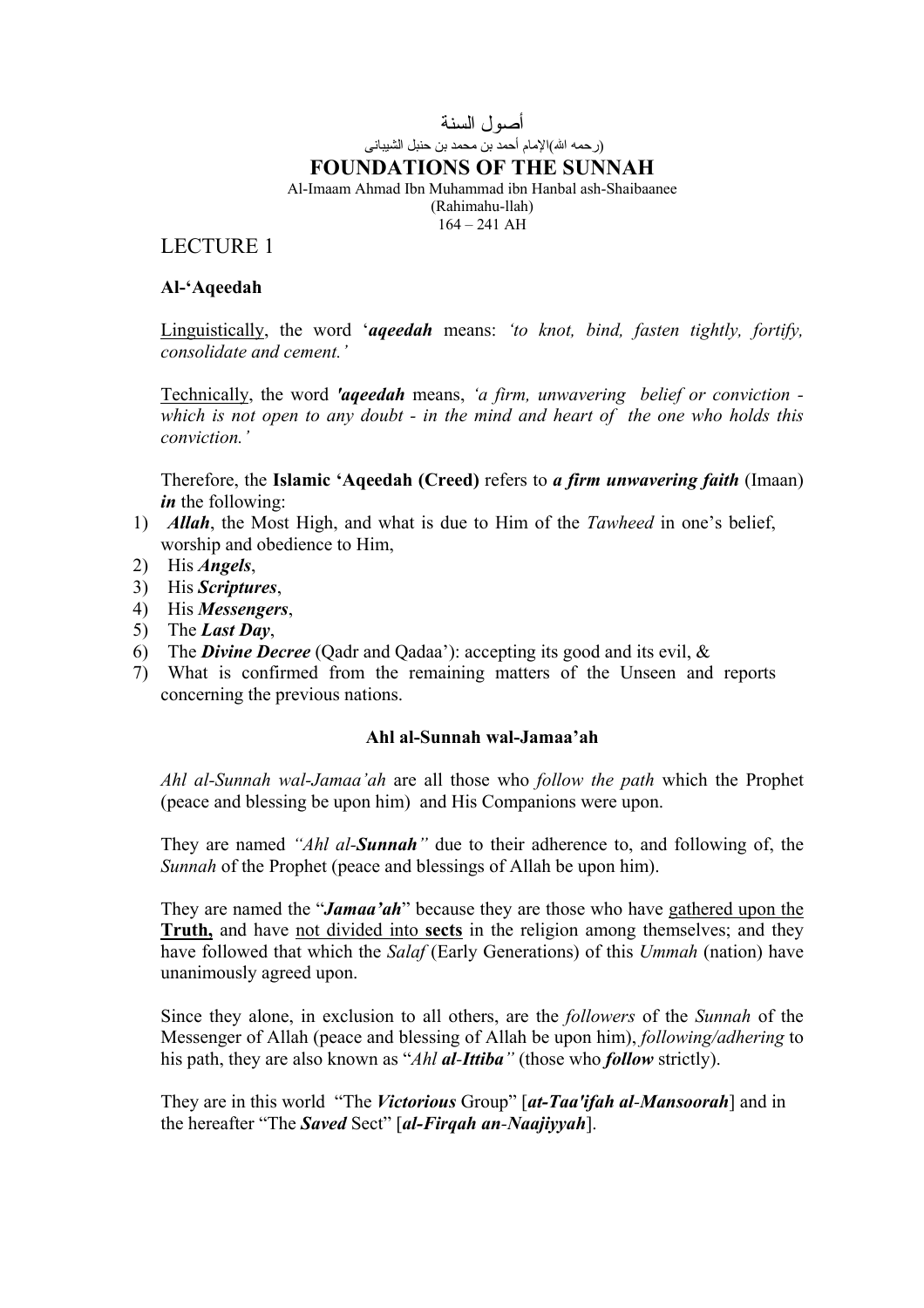### **The Four Well Known Imams**

**Abu Haneefah an-Nu'mân ibn Thâbit** was born in *Kufa* in 80 AH (d. 150). He made his living as a cloth merchant but devoted his entire life to studying and teaching Islam. *Imam Abu Haneefah* met the *Sahabî* (companion of the Prophet), *Anas*, and studied under the great Hadîth scholar, *Hammâd ibn Zaid*, for 18 years.

He persistently refused to accept the office of *Qâdî* (judge) which the Umayyad governor of Kufah, *Yazeed ibn 'Umar and* later the Caliph, *al-Mansoor* wanted him to accept. By his refusal, he incurred corporal punishment and imprisonment, leading to his death in prison. His rulings and reasonings became enshrined in the Hanafee school of Islamic law.

**Mâlik ibn Anas** was born in 93 AH (d. 179) in Madeenah, where he grew up studying *Hadîth* from the scholars there. *Imâm Mâlik* eventually became the leading scholar of the region and was jailed and flogged by the 'Abbasid governor of Madeenah, *Jafar ibn Sulaiman*, when he (*Imâm Mâlik*) gave a *fatwâ* (legal ruling) against the policy of the Caliph *al-Mansoor.*

Imâm Mâlik compiled the earliest work of *Hadîth* to reach us called al-*Muwatta* and taught it for approximately forty years. Students came to learn it from all corners of the Muslim world and as a result there exist about sixteen different versions of it today. The most authoritative of them being that of *Mâlik's* Spanish pupil, *Yahyâ ibn Yahyâ.* The *Mâlikee* school of Islamic law which developed in Madeenah took its name after *Imâm Mâlik*.

**Muhammad Ibn Idrîs ash-Shâfi'î** was born in *Ghazzah* in 150 AH (d. 204) and was raised in Makkah, where he studied Hadith and *Fiqh.* At an early age, he went to Madeenah and studied under *Imâm Mâlik* and learned the *Muwatta* (*Hadîth* book of Imam *Mâlik*) by heart. He later studied under the students of *Imâm Abu Haneefah* in Iraq, *Muhammad ibn al-Hasan ash-Shaybânî* and *Abu Yûsuf*, as well as *Imâm al-Layth ibn Sa'd* in Egypt.

He is credited with initiating the science of *Usool al*-*fiqh*, which he investigated in his book, *ar-Risâlah* . However his major work in Islamic Law is called *Kitâb al-Umm*. He died in Fustat, Egypt in 820 CE, and the *Shâfi'ee* school of Islamic law was named after him.

**Ahmad ibn Muhammad ibn Hanbal** was born in Baghdad in 164 AH (d. 241) and traveled extensively in Iraq, Syria, *Hijâz* (Western Arabia) and Yemen collecting *Hadîths*. After returning home, he studied *fiqh* (Islamic law) *under Imâm ash-Shâfi'i*. During the reign of the 'Abbâsid caliphs, *al-Ma'mûn* (813-833 CE), al-*Mu'tasim* (833-842 CE) and *al-Wâthiq* (842-847 CE), the *Mu'tazilite* dogma became the official doctrine of the state and inquisition courts were set up to enforce it.

*Imam Ahmad* openly denounced the pagan Greek philosophical concepts on which *Mu'tazilite* thought was based and, as a result, he was subsequently subjected to imprisonment and corporal punishment. Under Caliph al-*Mutawakkil* (847-861 CE), his trials ceased and the fame of Ibn *Hanbal's* learning, piety and unswerving faithfulness to tradition gathered a host of students and admirers around him.

He died in Baghdad in 855 CE and the *Hanbalee* school of Islamic law was named after him. His major work, *al-Musnad*, contained approximately 40,000 *Hadîth* narrations.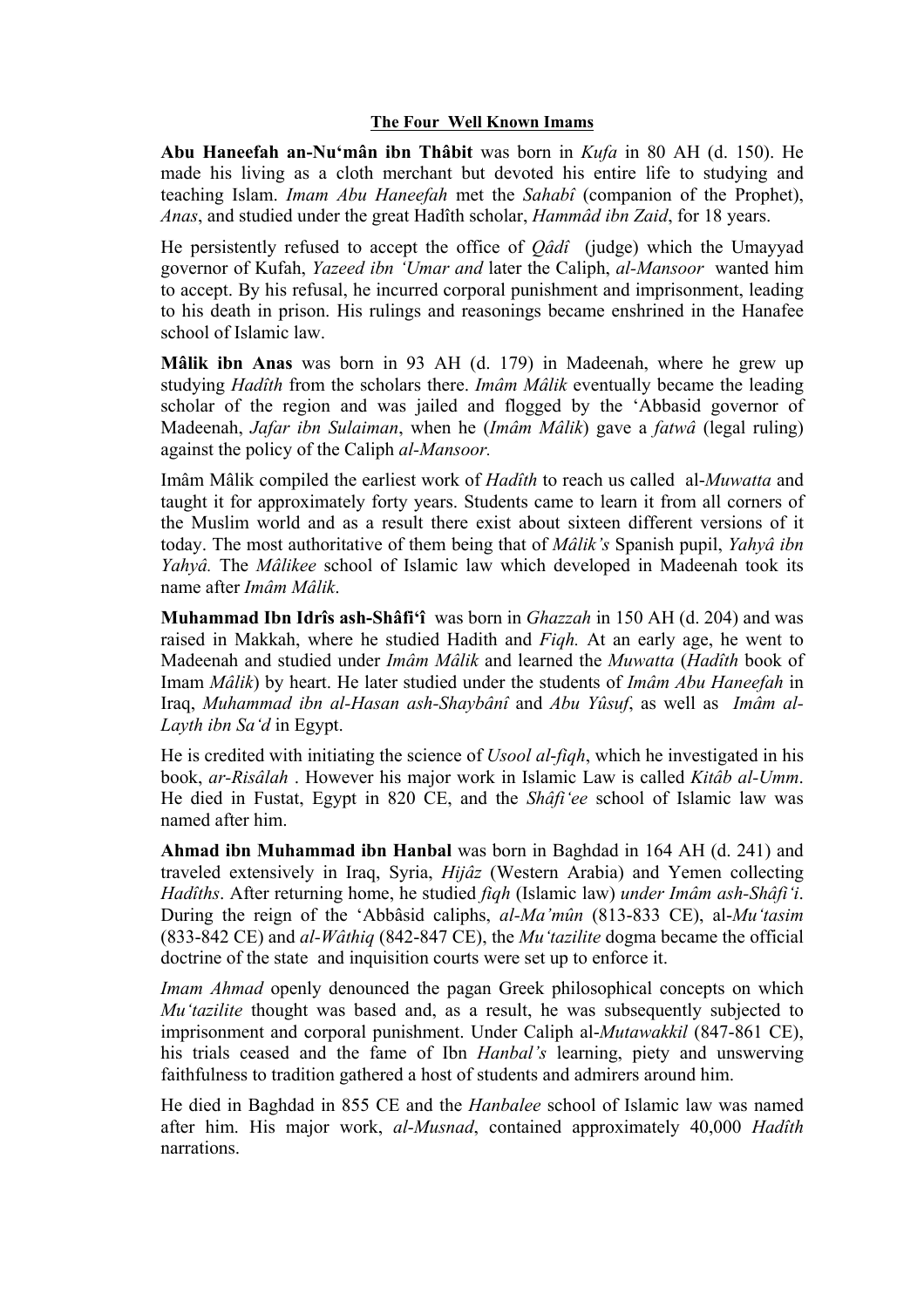*Abdoos Ibn Maalik al-'Attaar narrated (to me): I heard Abu Abdullah Ahmad ibn Hanbal, may Allah be pleased with him, saying:* 

*The Fundamental Principles of the Sunnah with us are:* 

- *1. Holding fast to what the Sahaabah (Companions) of the Messenger of Allah were upon. Taking them [and their way] as a model to be followed.*
- *2. The abandonment of al-Bid'ah (innovations), and every Bid'ah is misguidance.*

## Questions

- **1.** Define the word '*al-Aqeedah'* and explain why it is so important. (not specifically mentioned)
- **2.** Who are the *Ahlus-Sunnah wal-Jamaa'ah* ? (not specifically mentioned)
- **3.** What is the Meaning of '*Usool'* ?
- **4.** What does the author mean by **'***Sunnah'* in the title of the Book: *Usool as-Sunnah*?
- **5.** What are some of the other meanings of the word '*Sunnah'?*
- **6.** The author begins his Essay with the Words: *The Fundamental Principles of the Sunnah with us are:… Who* does he mean when he says *with us*?
- **7.** What is the correct definition of *Sahaabee* (Companion of the Messenger of Allah)?
- **8.** Who is the author of *Usool as-Sunnah?* [His name and something about him]
- **9.** Name the other three well-known Imaams who established *Schools of Jurisprudence*?

## LECTURE 2

*The Fundamental Principles of the Sunnah with us are:* 

- *1. Holding fast to what the Sahaabah (Companions) of the Messenger of Allah were upon. Taking them [and their way] as a model to be followed.*
- *2. The abandonment of al-Bid'ah (innovations), and every Bid'ah is misguidance.*

## **Ouestions**

- **1.** Mention a proof of the *superiority* of *Sahaabah* and those who immediately followed them.
- **2.** Define *Bid'ah* [linguistically and technically].
- **3.** The abandonment of *al-Bid'ah* involves avoiding it, in addition to…
- **4.** Is it true that some acts of *Bid'ah* (innovations) are good? [Explain]
- **5.** Explain the statement of **Imam Maalik**: *Whoever innovates something in Islam which the early Muslims (as-Salaf) were not practicing – then he has accused the Prophet of being unfaithful in delivering the Message.*
- **6.** Why did **Sufyan ath-Thawri** say: *'Innovation is more beloved to Satan than sin…'*? (not specifically mentioned)
- **7.** Mention one *Hadîth* of the Prophet that proves *Bid'ah* will not be accepted by Allah.

*LECTURE 3 3. The abandonment of al-Khusoomaat (controversies).*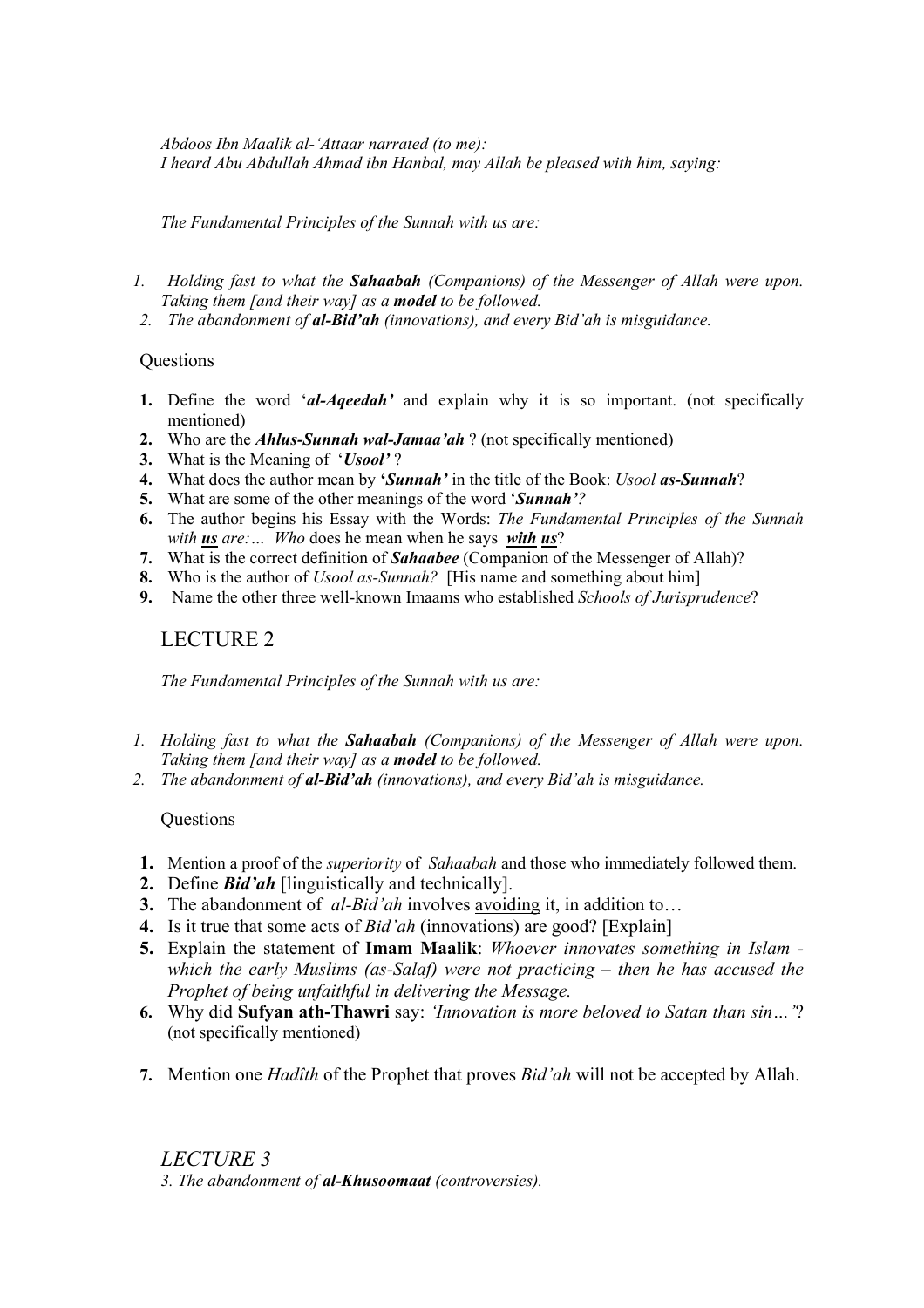- *4. The abandonment of sitting with the people of al-Ahwaa (desires).*
- *5. And the abandonment of al-Miraa' (quarrelling), al-Jidaal (argumentation) and al-Khusoomaat (controversy) in the religion.*

## **Ouestions**

1. What did the Prophet say about the effect of the *companionship* one keeps?

2. Complete this Qur'anic verse: *'And be not of the \_\_\_\_\_\_\_, those who split up their religion and became sects, each sect rejoicing in that which is with it.'* [ar-Room 30:31, 32].

- 3. Complete this Qur'anic verse: *'None disputes in the Ayaat (verses, revelations) of Allah, except those who \_\_\_\_\_\_\_\_\_\_\_\_.'* [Ghaafir 40:4]
- 4. What should you do *if you hear the verses of Allah being denied and mocked at*? [an-Nisaa' 4:140]

### *LECTURE 4*

- *6. And the Sunnah with us are the Aathaar (narrations) of the Messenger of Allah…*
- *7. And the Sunnah Tufassir (explains and clarifies) the Qur'aan.*
- *8. And it is the Dalaa'il (guide) to the Qur'aan [containing evidences and indications as to its meanings and correct interpretations].*
- *9. There is no Qiyaas (reasoning by analogy) in the Sunnah, and al-Amthaal (examples and likenesses) are not to be made for it.*
- *10. Nor is it grasped and comprehended by al-'Uqool (the intellect) or al-Ahwaa' (desires).*
- *11. Rather it consists of al-Ittibaa' (following) [and depending upon] it, and abandoning al-Hawaa (desires).*

#### **Questions**

- **1.** What is meant by: '*And the Sunnah with us are the Aathaar of the Messenger of Allah?*
- **2.** What is the role of the *Sunnah* in relation to the Qur'an?
- **3.** Define *al-Qiyaas.*
- **4.** What does the author mean when he says: '*There is no Qiyaas in the Sunnah'.*
- **5.** Must one follow something from the *Sunnah* which he cannot *rationally* explain?

### *LECTURE 5*

- *12. And from as-Sunnah al-Laazimah (the binding and necessary Sunnah), [that Sunnah] which whoever leaves a single matter from it, has not accepted it [in its totality] and has not believed in it - he will not be of its people:*
- *13. To have faith in al-Qadar [the Divine Pre-decree], both its good and its evil.*
- *14. To affirm the ahaadeeth related to it and to have faith in them. It is not to be said: Lima (Why)? Or Kaif (How)? It is [but] attestation [to the truthfulness of such ahaadeeth] and having faith in them.*
- *15. And whoever does not know the explanation of a hadeeth, and (whose) intellect [does not have the capacity] to make him understand it, then that would be sufficient [i.e. to just merely affirm the ahaadeeth and have faith in them] since [everything from the religion] has been perfected for him. And it is necessary for him to have faith (Emaan) in it and to submit (Tasleem) to it, like the hadeeth of as-Saadiq (the truthful), al-Masdooq (the believed), and whatever is similar to it in the matter of al-Qadar.*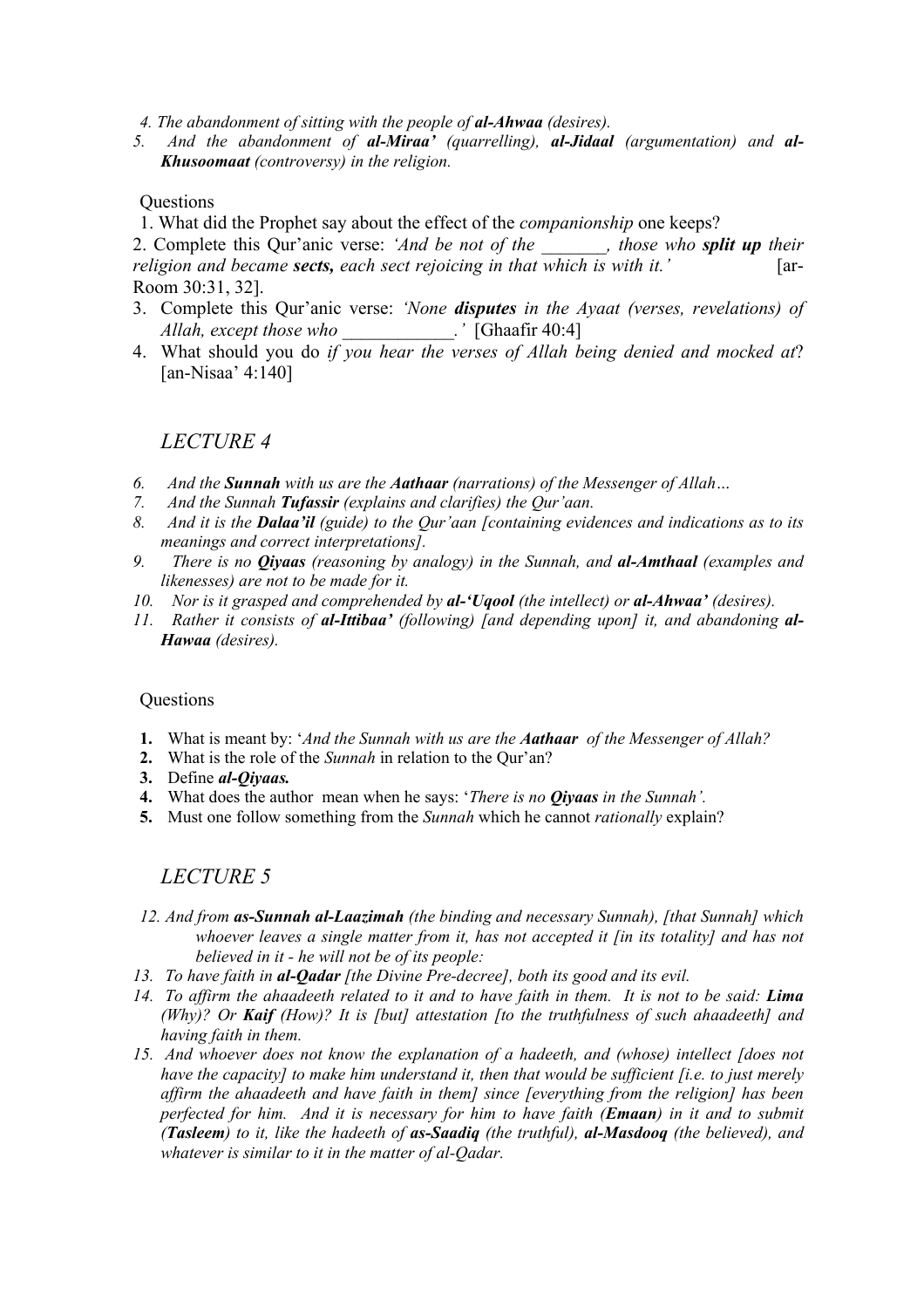- *16. And also like the ahaadeeth regarding the Ru'yah (the believer's seeing Allah, in the Hereafter), all of them, even if they disagree with people's hearing and even if the one who is listening to them feels repelled by, and is averse to, them.*
- *17. Certainly, it is obligatory upon him to have faith in them and not to reject a single word from them nor from other (such) ahaadeeth, which have been reported by ath-Thiqaat (reliable, trustworthy narrators).*
- *18. And that he does not argue with anyone, nor dispute, and nor should he learn (about how to make) al-Jidaal (argumentation) (in such matters).*
- *19. For indeed, (indulging in) al-Kalaam (theological rhetoric) in the matter of Qadar (Divine Pre-Decree), the Ru'yah (Seeing Allah), the Qur'an and other such issues are among the ways that are Makrooh (detested) and which are Manheey (forbidden).*

20. The one who does so, even if he reaches the truth with his words, is not from **Ahlus-***Sunnah, until he abandons (using) this mode of argumentation, (and until he) submits and believes in the Aathaar (the Prophetic Narrations and those of the Companions).*

### **Ouestions**

1. What does the belief in *al-Qadar* (Divine Pre-Decree) entail? [Mention the 4 points]

## *LECTURE* 6

- 20. *al-Qur'an Kalaamu-llah* (The Qur'an is the Word of Allah). *Wa laisa bi-Makhlooq* (And it is not created). And he should not be too weak to declare *it is not created*. Indeed, the Word of Allah is not [something] distinct and separate from Him [i.e., an entity in itself], and nothing of Him is created [i.e. none of Allah's characteristics, qualities or actions are created].
- 21. And beware of argumentation with the one who innovates in this matter and says that his recitation (*al-Lafdh*) of the Qur'an is *Makhlooq* (created), and other such claims.
- 22. And whoever hesitates in this matter and says: '*I do not know whether it is created or not created. It is but the Word of Allah.*' Then, he is a person of *innovation* and he is just like the one who says: 'It is created.' [The truth is that] Indeed, it is the Word of Allah and it is not created.
- 23. To have faith in the *Ru'yah* (that Allah will be seen) on the Day of Judgement, as has been reported from the Prophet in the authentic *ahaaadeeth*.

#### **Ouestions**

- **1.** What is the correct Islamic '*Aqeedah* (Creed, Faith) concerning *al-Qur'an*?
- **2.** Explain the incorrect belief of those who say: '… his *recitation* (*al-Lafdh*) of the Qur'an is created (*Makhlooq*)'.
- **3.** What can we say about the one who says: '*I do not know whether it is created or not created. It is but the Speech of Allah.'*?
- **4.** How does al-Haafidh Ibn Katheer explain the words: '*And if anyone of the pagans seeks your protection, then grant him protection, so that he may hear the Speech of Allah*? [at- Tawbah 9:6]
- **5.** What is the correct Islamic '*Aqeedah* (Creed, Faith) concerning *ar-Ru'yah* (Seeing Allah)?
- **6.** What is the meaning of *az-Ziyaadah* in the saying of Allah: '*For those who have done good is the best (al-Husnaa, i.e. Paradise) and az-Ziyaadah (even more) …'*? [Yoonus 10:26]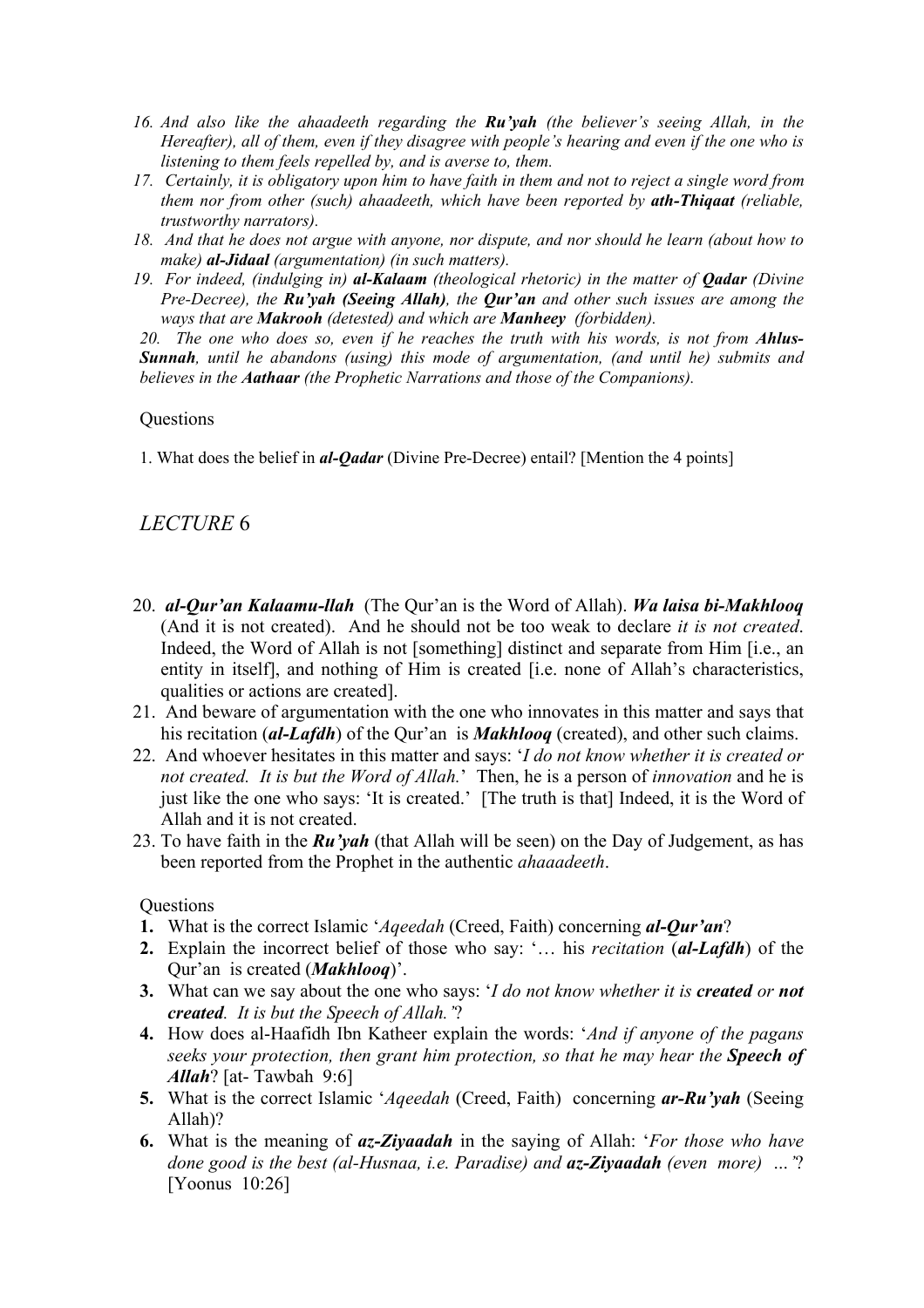**7.** What was the Prophet's description (comparison) of how the believers would see Allah?

*LECTURE 7* 

- 24. And that the Prophet saw his Lord, since this has been transmitted from the Messenger of Allah authentically. It has been reported by Qataadah from 'Ikrimah from Ibn 'Abbass; and al-Hakam ibn Abaan reported it from 'Ikrimah from Ibn 'Abbass; also Alee ibn Zaid reported it from Yoosuf ibn Mahraan from Ibn 'Abbass.
- 25. And the Hadeeth, in our estimation, is to be taken by its apparent meaning ['*alaa dhaahiri-hi*], as it has come from the Prophet. And indulging in *Kalaam* (Theological Rhetoric) with respect to it is *Bid'ah* (innovation). But, we have faith in it as it came, upon its apparent meaning, and we do not dispute with anyone regarding it.
- 26. And having faith in *al-Meezaan* (the Balance, i.e. the Weighing) on the Day of Judgement, just as it has come [to us in the Hadeeth], "*A servant will be weighed on the Day of Judgement and he will not be equal in weight to the wing of a fly.*" [al-Bukhaaree, Muslim]
- 27. And the *A'maal* (actions) of the servants will be weighed, just as has been reported in the narration. To have faith in it, and to attest to its truthfulness, and to turn away from whoever rejects that and to abandon argumentation with him.
- 28. And that Allah, the Blessed and Exalted, will *Speak* to the servants (*Yukallimu al- 'Ibaad*) on the Day of Judgement, without there being a translator (*Tarjumaan*) between Him and them; to have faith in this and to attest to its truthfulness.
- 29. To have faith in *al-Hawd* (the Pond/Fountain) and that there is a *Hawd* for the Messenger of Allah on the Day of Judgement. His *Ummah* (Nation) will come to it (to drink) and its width is equal to the distance traveled in a month. Its drinking vessels equaling the number of stars in the sky [and this is] in accordance with the narrations that are authentic in this regard, from more than one chain (of narrators).

## **Questions**

- 1. Discuss the *Ikhtilaaf* (difference of opinion) concerning the Prophet's *seeing Allah* during his lifetime.
- 2. Explain the Islamic '*Aqeedah* (Creed, Faith) concerning *al-Meezaan* (the Balance, Scales for weighing).
- 3. Discuss (Describe) the *Hawd* (Fountain) of the Messenger of Allah on the Day of Judgement.

## *LECTURE 8*

30. To have faith in *'Adhaab al-Qabr* (Punishment of the Grave) and that this *Ummah* will be put to trial in their graves and will be questioned about *Emaan* and *Islaam*. About who is his Lord? Who is his Prophet?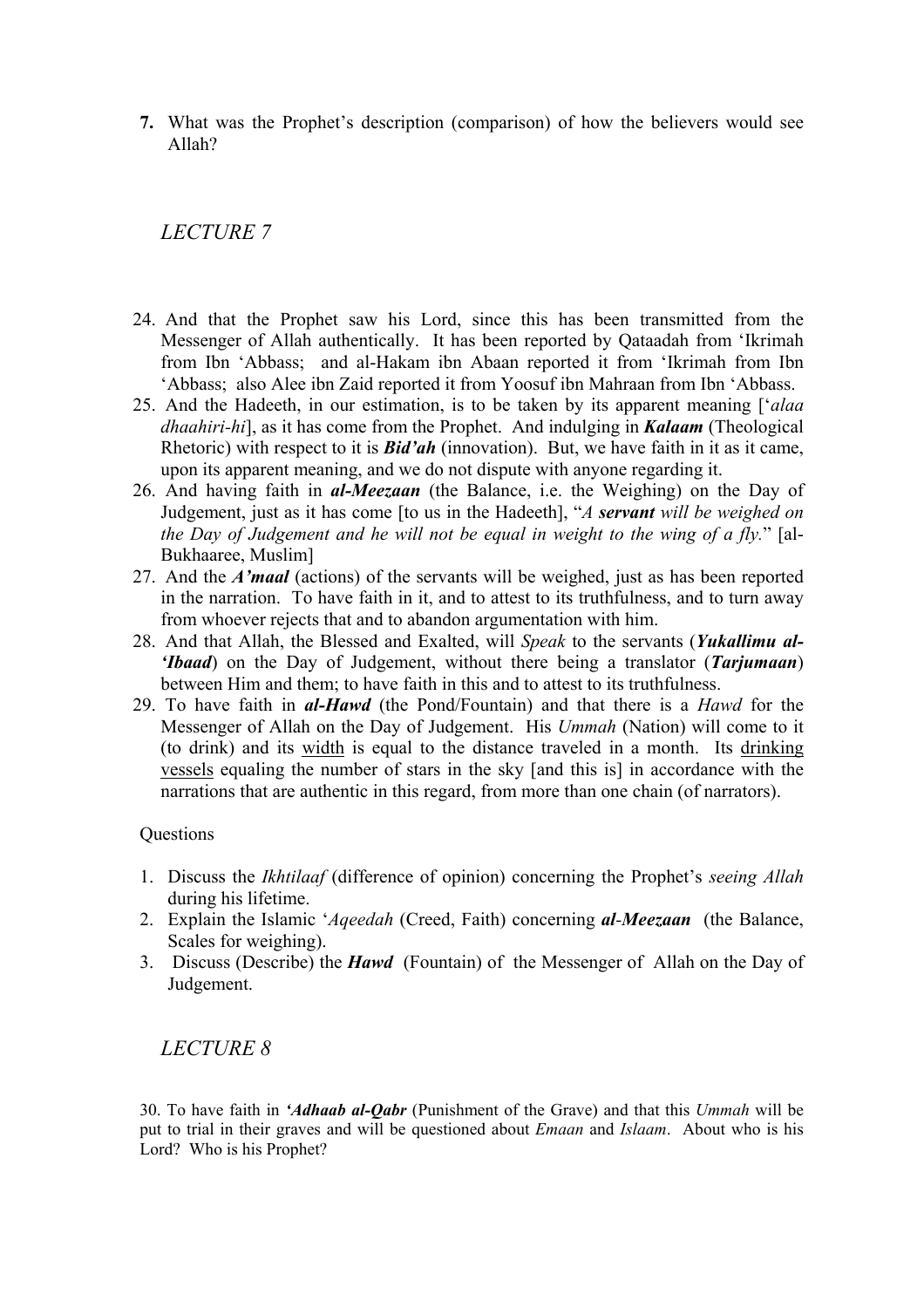31. And that *Munkar* and *Nakeer* will come to him, [all of that] in whatever way Allaah wills and in whatever way He desires. To have faith in that and to attest to its truthfulness.

32. To have faith in *Ash-Shafaa'ah* (the Intercession) of the Prophet, and [to have faith] that some people will be brought out of the Fire after they have been burnt therein and reduced to charcoal. [That] it will be ordered for them to be placed in a river by the door of Paradise, as has been reported in the narration, [all of that] however Allaah wills and in whatever way Allaah wills. Indeed, it is to have faith in it and to attest to its truthfulness.

33. To have faith that *Maseeh ad-Dajjaal* (Anti-Christ) is to come, there being written between his eyes, '*Kaafir*.' And [to have faith] in the *Ahaadeeth* which have come [to us] regarding him. And to have faith that this will happen.

34. And [to have faith] that *'Isaa* [*ibn Maryam*] will *descend* and will kill him (*ad-Dajjaal*) at the gate of *Ludd*.

35. And that *Emaan* (Faith) consists of [both] *Qawl* (speech) and *'Amal* (action), it *Yazeed*  (increases) and *Yanqus* (decreases) as has been reported in the narration, "*The most complete of the believers with respect to Imaan (Faith) is the best of them in his Khuluq* (*character, manners*)."

36. And whoever abandons the prayer, then he has disbelieved. There is nothing from among the actions, the abandonment of which constitutes disbelief, except for the prayer. Whoever abandons it is a disbeliever and Allah has made killing him permissible.

#### **Ouestions**

- **1.** What is the *'Aqeedah* (belief) of *Ahlus-Sunnah* concerning *'Adhaab al-Qabr* (Punishment in the Grave)?
- **2.** What are the *three questions* that every person will be asked when they are buried?
- **3.** Mention something about the *Malakain* (two angels) who will question the dead.
- **4.** Explain what is meant by having faith in *ash-Shafaa'ah* (Intercession).
- **5.** Mention some of the *types* of *ash-Shafaa'ah* that are confirmed for the Prophet Muhammad.
- **6.** Discuss what has been confirmed in *Hadeeth* about *al-Maseeh ad-Dajjaal* (Anti-Christ).
- **7.** Mention another of the *Ashraat as-Saa'ah* (Major Signs of the Hour of Judgement) connected to *Maseeh ad-Dajaal*.
- **8.** What is the definition of *Emaan* (Faith) according to the scholars of *Ahlus-Sunnah*?
- **9.** Mention a *Daleel* (proof) of the fact that *Emaan* also includes *speech* and *action*.
- **10.** What is the *Hukm* (Legal Ruling) concerning the person who does not pray?

## *LECTURE 9*

37. And the best of this *Ummah* after its Prophet is **Aboo Bakr** as-Siddeeq, then '**Umar** ibn al-Khattaab, then **'Uthmaan** ibn 'Affaan.

38. We give precedence to those three just as the Companions of the Messenger of Allah gave precedence to them. They [the Companions] never differed in that.

39. Then after those three, (the Five Companions of the Shooraa): '**Alee** ibn Abu Taalib, **az**-**Zubair**, **Talhah**, **Abdur-Rahmaan** ibn 'Awf and **Sa'd** ibn Abee Waqqaas, each of them was fitting and appropriate for *khilaaafah* and each for them was an *Imaam* [leader].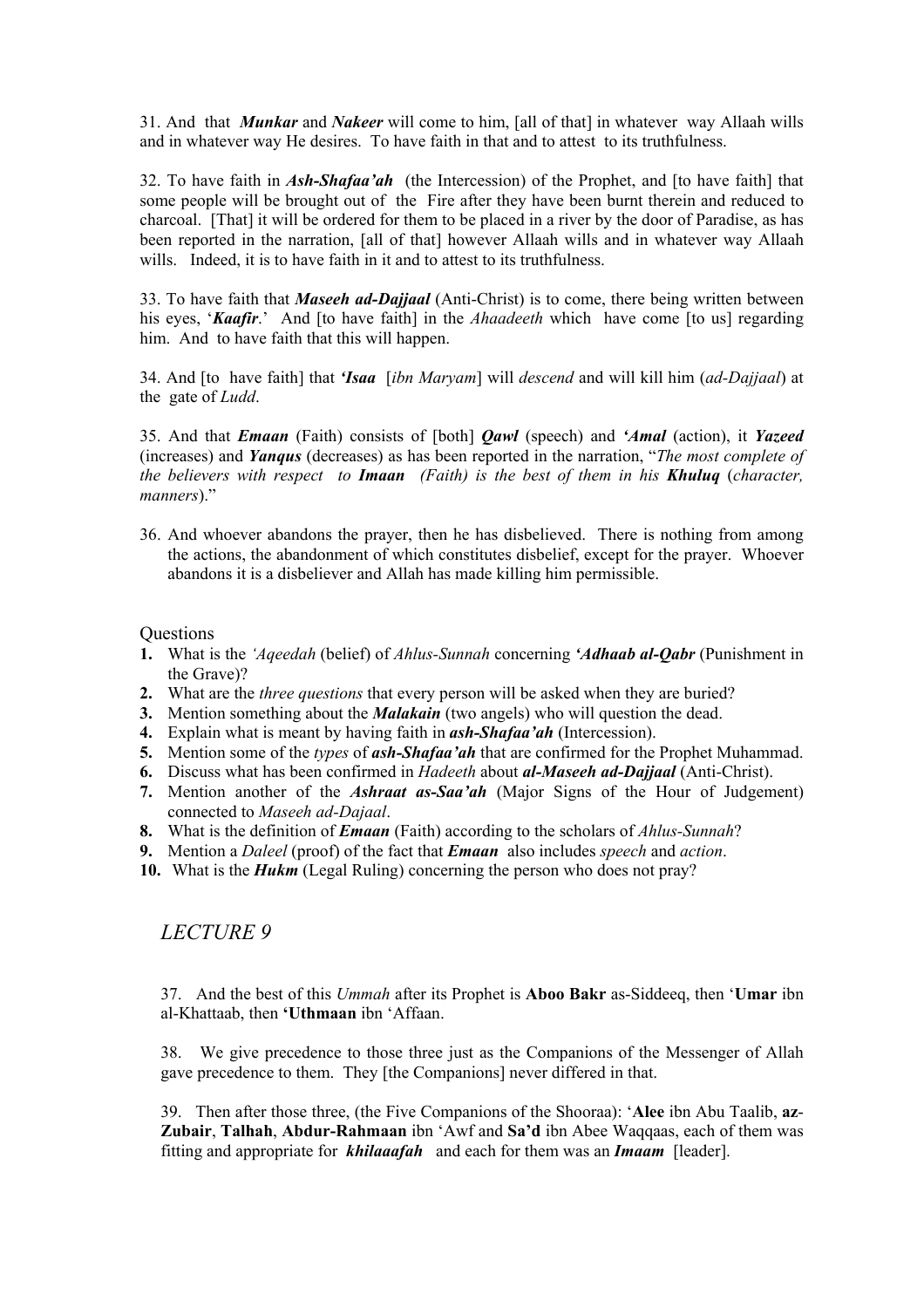40. In this regard we take the *hadeeth* of Ibn 'Umar, '*We used to consider, while the Messenger of Allaah was alive and his Companions widespread: Aboo Bakr [to be first], then 'Umar, then 'Uthmaan – and then we remained quiet.'* 

41. Then, after *Ashaab ash-Shoorah* (the Five Companions of the *Shooraa* Council)*,* are the people who fought in *Badr* from among the *Muhaajiroon.* And then those who fought in *Badr* from among the *Ansaar*, from among the Companions of the Messenger of Allaah [each one's rank is] according to his *Hijrah* (migration) and *Saabiqah* (precedence) [in entering Islam].

42. Then, the most superior of mankind after these: the *Sahaabah* (other *Companions*) of the Messenger of Allaah, the generation in which he was sent. Everyone who accompanied him, whether for a year, a month, a day, an hour or [just merely] saw him, then he is from among his Companions. His companionship is according to the extent to which he accompanied him, [and to the extent to which] he had precedence in being with him, heard from him and looked at him.

 43. So the least of them in *as-Suhbah* (companionship) to him are more excellent than the generation which did not see him, even if they met Allaah with all the [good] actions; despite that, those who accompanied the Prophet, saw him and heard from him [are superior].

44. And whoever saw him with his eyes, and *believed* in him, even if for an hour, is more excellent, on account of this companionship [with the Prophet], than the *Taabi'een,* even if they [the *Taabi'een]* did every action of goodness.

45. And *hearing and obeying* the leaders [*A'immah*] and the *Ameerul-Mu'mineen,* whether *Barr* (righteous) or *Faajir* (sinful), from among those who come into power with the **Khilaafah** (governing authority) and with respect to whom the people have agreed and united themselves and are pleased with him.

46. And also [hearing and obeying the one] who fought against the people with the sword [i.e. conquered them] until he became the *Khaleefah* and was named the *Ameerul-Mu'mineen.* 

47. Participation in *battles* along with the leaders [*Umaraa'*]*,* be they righteous or sinful, is an everlasting affair up [i.e. always operative] until the Day of Judgement. It is never to be abandoned. [Likewise] the division of the *spoils of war* and appointing the rulers [*A'immah]*  to establish the prescribed punishments [*Hudood*] are [both] everlasting. It is not permissible for anyone to defame/discredit them or to challenge them [i.e. the ruler's authority].

48. Also, handing over the *charity* to them [the Rulers] is permissible and always operative [in effect]. Whoever gives the charity to them then that will suffice him [i.e. his obligation will have been fulfilled], whether righteous of sinful.

49. And performing the *Jumu'ah* prayer behind him [the Ruler] and behind whomever he appoints is a permissible and perfect [act] and [consists of] two *rak'ahs.* Whoever repeats them [after praying behind him] is a *Mubtadi'* (innovator), one who abandons the narrations and an opposer of the *Sunnah.* He receives nothing [of reward] from the excellence of his [attendance of] the *Jumu'ah* prayer, if he does not accept and hold that prayer is to be observed behind the leaders, whomever they may be, the righteous amongst them and the sinful amongst them.

50. So the *Sunnah* is that he prayers two *rak'ahs* with them. [Whoever repeats them is an innovator], and that he acknowledges that they are perfect and complete, not having any doubt in his heart regarding that.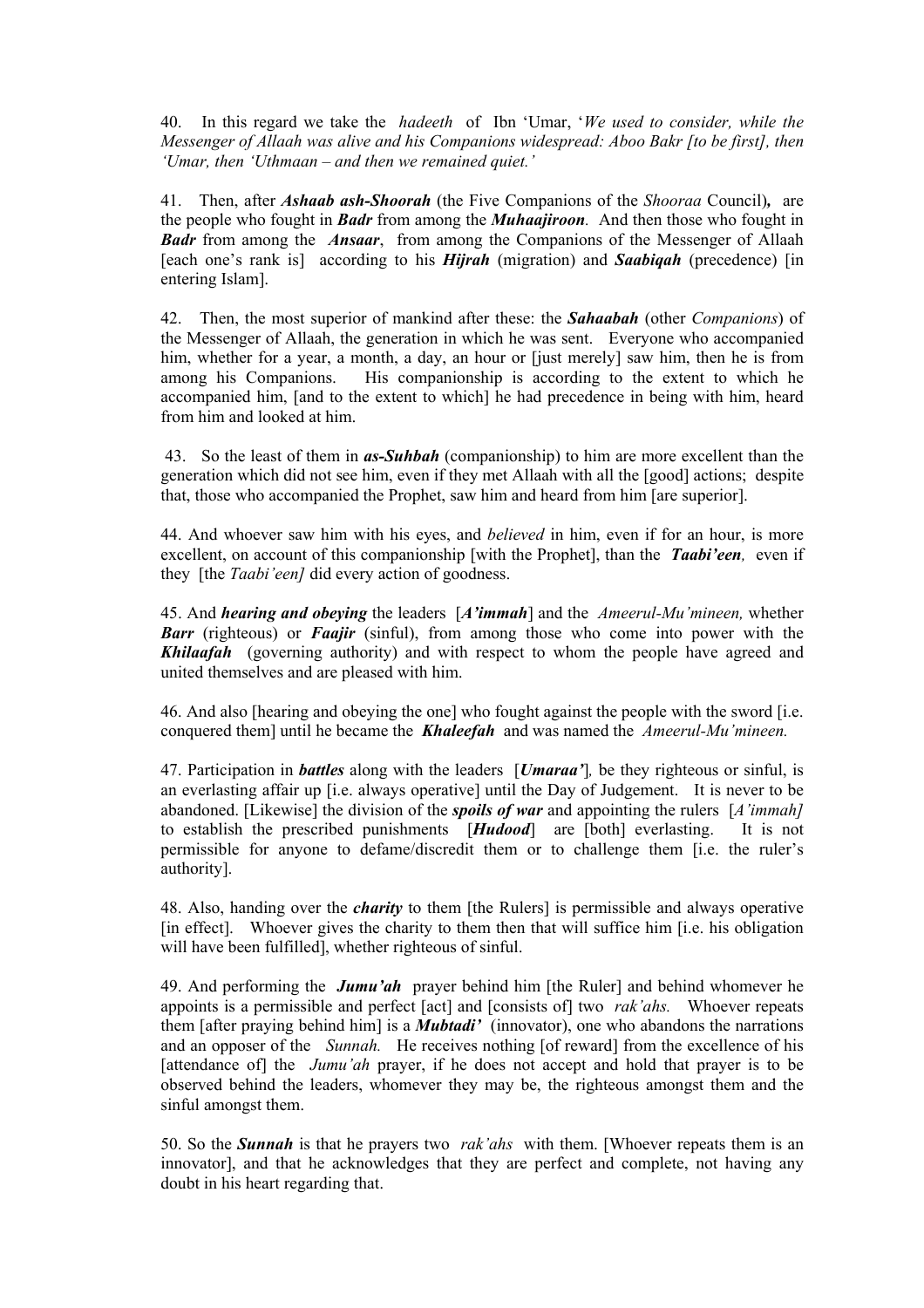51. And whoever revolts (*al-Khurooj*) against a leader from among the leaders of the Muslims, after the people had agreed upon him and united themselves behind him, after they had affirmed the *khilaafah* (governing authority) for him, in whatever way this *khilaafah*  may have been, by *ar-Ridaa* (their pleasure and acceptance) or by *Al-Ghalaba* (his force and domination) [over them], then this revolter has divided the Muslims, and has contradicted the narrations of the Messenger of Allah. And if the one who revolted against the ruler died he would have died the *Death of Ignorance* (*Meetatan Jaahileeyatan*).

52. And *Qitaal as-Sultaan* (*fighting* the one in power) is not lawful, and nor is it permissible for anyone amongst the people *al-Khurooj* (revolting) against him. Whoever does that is an innovator, [and is] not upon the *Sunnah* and the *Tareeq* [correct] path.

### **Ouestions**

- **1.** Who is the best of this *Ummah* (Muslim Nation), after its Prophet Muhammad?
- **2.** Who are the *Ashaab ash-Shoorah* (the Five Companions of the *Shooraa* Council)?
- **3.** What is the definition of a *Sahaabee* (Companion of the Prophet)?
- **4.** How is the *superiority* of Abu Bakr, 'Umar and 'Uthmaan over 'Alee related to *'Aqeedah*?
- **5.** What did the Prophet say about *cursing* his Companions? [al-Bukhaaree & Muslim]
- **6.** Does the *Faajir* (unrighteous) Muslim Ruler have a right to be obeyed? [Explain]
- **7.** Must one repeat the *two rak'ah of Jumu'ah* if he has prayed behind an *unrighteous* Imaam?
- **8.** What is the condition of one who dies after *Khurooj* (rebelling) against the Muslim ruler and dividing the Muslim community?
- **9.** Why is the one who fights against the Muslim Ruler considered a *Mubtadi'* (innovator)?
- **10.** Name the deviant group that supports *Khurooj* (rebellion) against the Muslim ruler.

*LECTURE 10* 

53. Fighting against the thieves (*Lusoos*) and the revolters (*Khawaarij*) is permissible. That is, when they set upon a man with respect to his person and his wealth. It is then permissible for him to fight [and defend] himself and his property and to repel [the thieves and the revolters] from them both [i.e. himself and his property] with everything that is within his capacity.

54. But it is not permissible for him, when they depart from him or abandon him, that he seeks them [i.e. to find them]. Nor should he follow their tracks and this is not [permissible] for anyone other than the *Imaam* (leader) or those charged with authority over the Muslims.

55. It is only for him to defend himself in his own place and he should intend, by his striving against them, that he will not kill anyone. But if he kills him whilst defending himself in the battle, then Allaah will make the one killed far removed [from Himself and from any goodness]. And if he [himself] is killed in that state, whilst he is defending himself and his property, then I hope that it is martyrdom for him, as occurred in the *hadeeth*.

56. And all of the narrations in this regard have ordered with *fighting* him, but did not order *killing* him, nor pursuing him and nor finishing him off should he fall to the ground or become wounded.

57. And if he took him as a captive he should not kill him and should not carry out the prescribed punishment against him, but rather, he should raise his matter to whomever Allaah has appointed and given authority so that he may judge in the matter.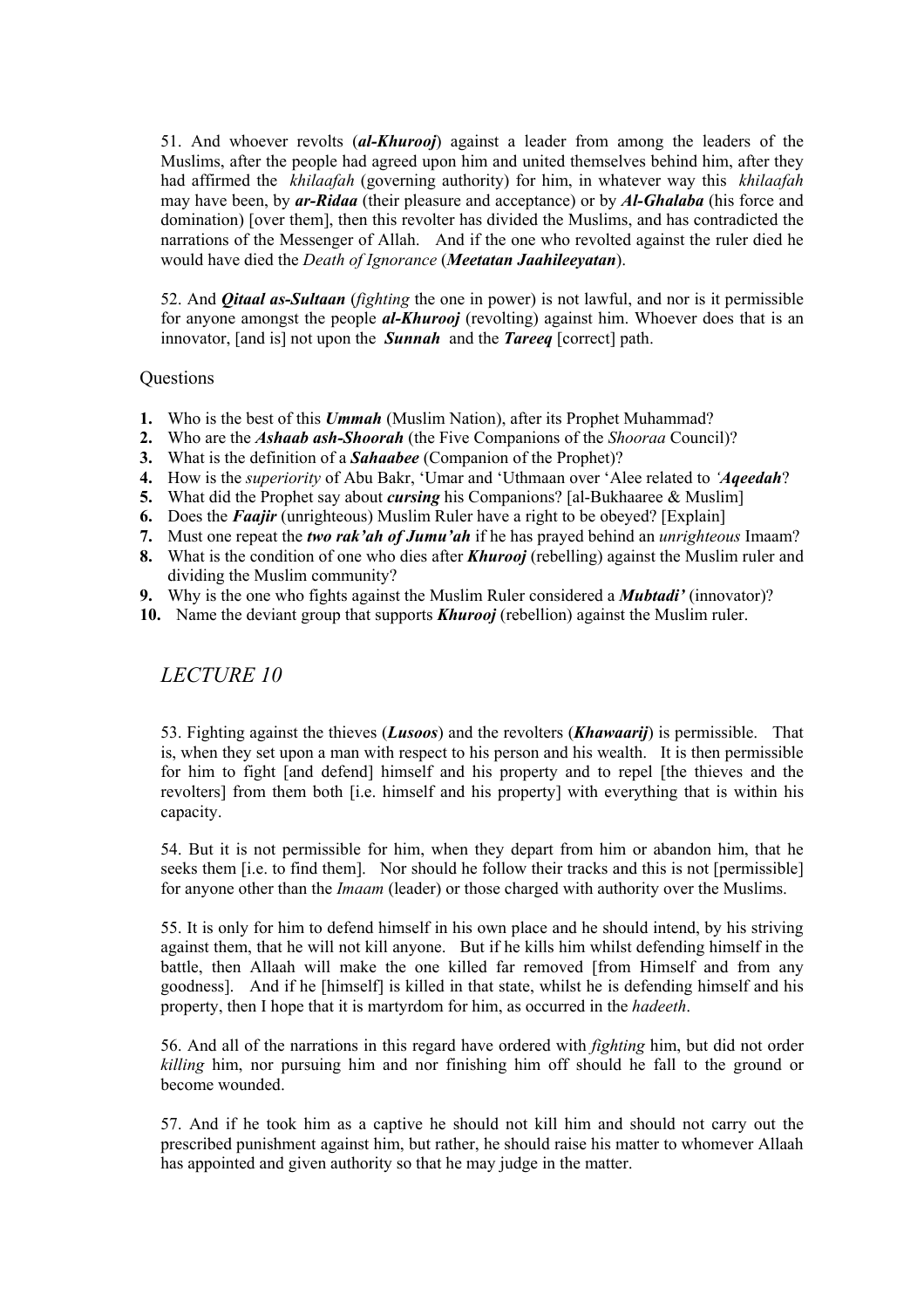58. And we do not testify for anyone from among the people of the *Qiblah*, on account of an action that he has done, that he is in Paradise or in Hell-Fire. We have **hope** for the righteous one and we fear for him and we **fear** for the evil and sinful person and we hope for the mercy of Allaah for him.

59. And whoever meets Allaah with a sin, which would necessitate the Fire for him, having **repented**, not returning back to it and [not] being insistent upon it then Allaah, [the Mighty and Magnificent] will turn to him (in forgiveness). And Allaah accepts repentance from His servants and forgives the evil actions.

60. And whoever meets Him after having had the **prescribed punishment** meted out to him for that [particular] sin in this world, then that would be its expiation as occurs in the narration from the Messenger of Allaah.

61. And whoever meets him having **persisted** upon (sin), and **not repented** from the sins which necessitate punishment, then his affair is with Allaah [the Mighty and Magnificent] if He wills He will punish Him and if He wills He will forgive Him.

62. And whoever meets Him as a **disbeliever**, He will punish him and will not forgive him.

#### **Ouestions**

- **1.** Is it permissible to kill a *Muslim* who tries to steal your money?
- **2.** What is the state of the Muslim who is killed while defending his life or property?
- **3.** If a person is very righteous can be declare him to be of the people of *Jannah*? [Explain]
- **4.** Are there any people who will definitely be in the Hell-Fire?

Explain briefly what will be the condition of the following types of *sinners*, when they will meet Allah on the Day of Judgement:

- a) The one who committed a sin, which necessitates the Fire for him, but he repented from it, and did not continue turning back to it.
- b) The one who committed a sin, and has the prescribed punishment (*al-Hudood*) meted out to him, in this world, [after having repented].
- c) The one who committed a sin, which necessitates the Fire for him, and he did not repent from it, and *continues* turning back to such sins.
- d) The one who meets Allah, after having died as a disbeliever.

## *LECTURE 11*

65. And *ar-Rajm* (stoning to death) [which is true and correct] is the rightful due of the one who has fortified [himself/herself] with marriage] and commits *Zina* (illegal sexual intercourse), either when he/she *confesses* [to this act] or when the *evidence* is established against him/her.

66. The Messenger of Allaah stoned to death and the Rightly Guided Leaders too, stoned to death.

67. And whoever *Intaqasa* (disparages and degrades) a single one of the *Ashaabu Rasoolillah* (Companions of the Messenger of Allaah) or *Abghada* (dislikes) him on account of something that occurred from him, or mentions his *Masaawi'a* (shortcomings), then he is and *Mubtadi'* (innovator).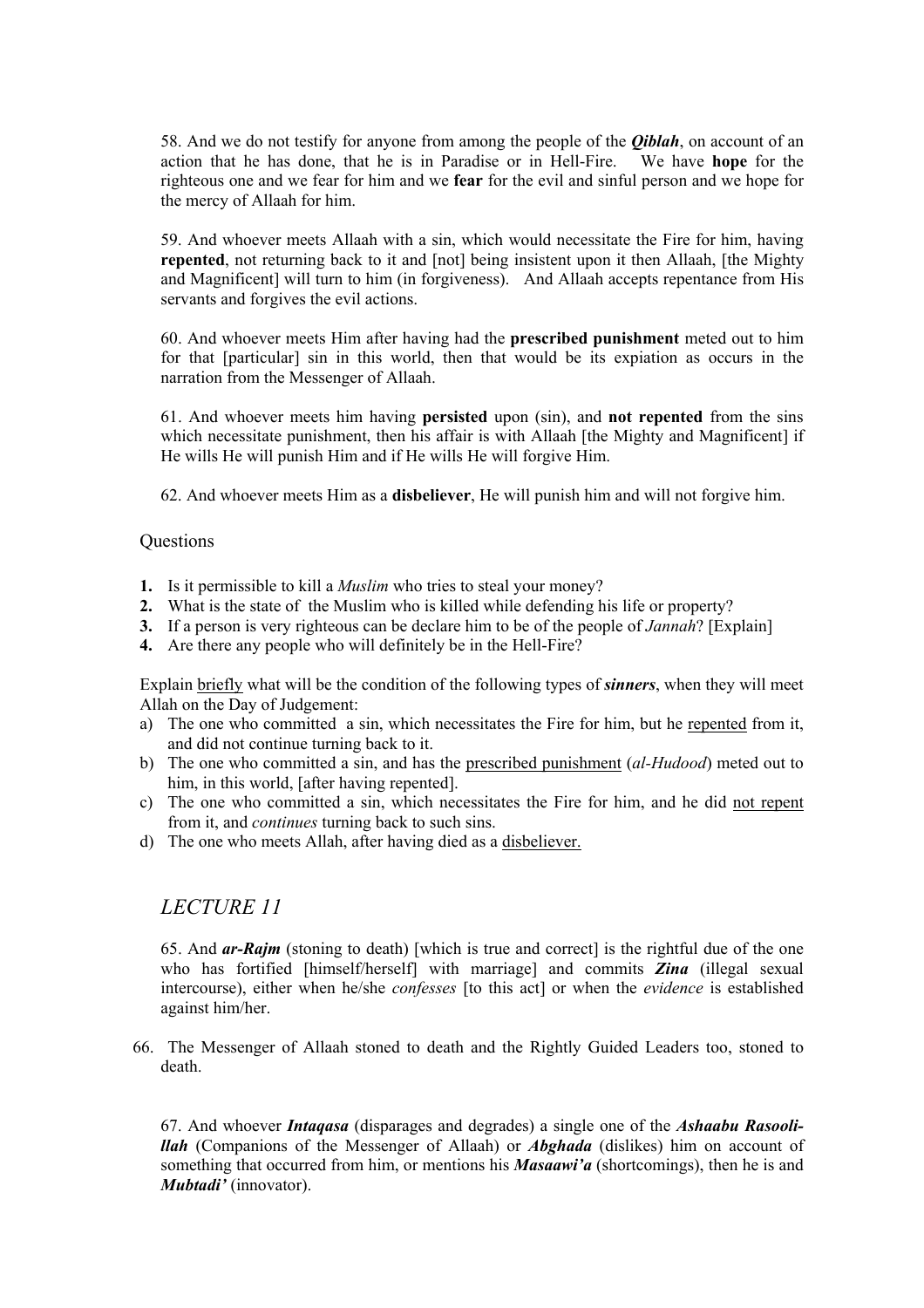68. [He remains as such] until he asks for Allaah's mercy (*Rahmah*) for them, all of them and [until] his heart is **Saleem** (sincere and free of evil) towards them.

69. And *An-Nifaaq* (hypocrisy) – it is *al-Kufr* (disbelief): that a person disbelieves in Allaah and worships other than Him [*inwardly*], [but] he manifests Islaam *openly*, like the *Munaafiqoon* (hypocrites) in the time of the Messenger of Allaah.

70. And his saying, "*In whomsoever there are three [characteristics] he is a <i>hypocrite*..."<sup>1</sup> is *at-Taghleedh* (intensification) [in expression]. We report it as it has come and we do not explain it.

And [likewise] his saying. "*Do not become disbelievers after me, [astray], striking the necks of each other.<sup>2</sup> And*, "*When two Muslims meet with their swords then [both] the killer and the killed are in the Fire.* <sup>3</sup>And, "*Cursing a Muslim is wickedness and fighting against him is disbelief. 4* And, "*Whoever says to his brother, 'O Disbeliever,' then it returns back to one of them.5* And, "*It is disbelief in Allaah, the one who denies his kinship, even if [he thinks] it is insignificant.*<sup>6</sup> And other *ahaadeeth* such as these, among those that have been authenticated and preserved.

71. We submit to it, even if we do not know its explanation. We do not talk about it. We do not argue about it. And we do not explain these *ahaadeeth* except with the like of what they [the *ahaadeeth* ] have come with [i.e. similar Hadîth which *clarify* these]. We do not reject them except with that which has more right [to be followed] than these.

#### **Questions**

- **1.** What are the *conditions* under which *ar-Rajm* (stoning to death) is prescribed in Islam?
- **2.** How does a true believer view the *Sahaabah* (Companions) of the Messenger of Allah?
- **3.** Anyone who *Intaqasa* (degrades), *Abghada* (dislikes)*,* or mentions the *Masaawi'a*  (shortcomings) of the *Sahaabah* (Companions) of the Prophet is a \_\_\_\_\_\_\_\_\_\_\_\_\_\_\_.
- **4.** The deviant group which is well known for degrading and speaking evil against the *Sahaabah* (Companions) of the Prophet is called
- **5.** How can we explain the *shortcomings* or *errors* reported about the Prophet's Companions?
- **6.** How has *al-Imaam Ahmad* defined *an-Nifaaq* (hypocrisy)?
- **7.** Mention the two divisions that *Nifaaq* (hypocrisy) or *Kufr* (disbelief) may be divided into. 8. Mention some of the **signs** of *Nifaaq* (hypocrisy) mentioned in Hadîth.

<sup>5</sup> Al-Bukhaaree, Muslim and Ahmad.

<sup>&</sup>lt;sup>1</sup> Al-Bukhaaree and Muslim.

<sup>&</sup>lt;sup>2</sup> Al-Bukhaaree and Muslim.

<sup>&</sup>lt;sup>3</sup> Al-Bukhaaree, Muslim and others.

<sup>4</sup> Al-Bukhaaree and Muslim.

<sup>6</sup> Ahmad and ad-Daarimee. It is a *Hasan* (good) Hadîth.